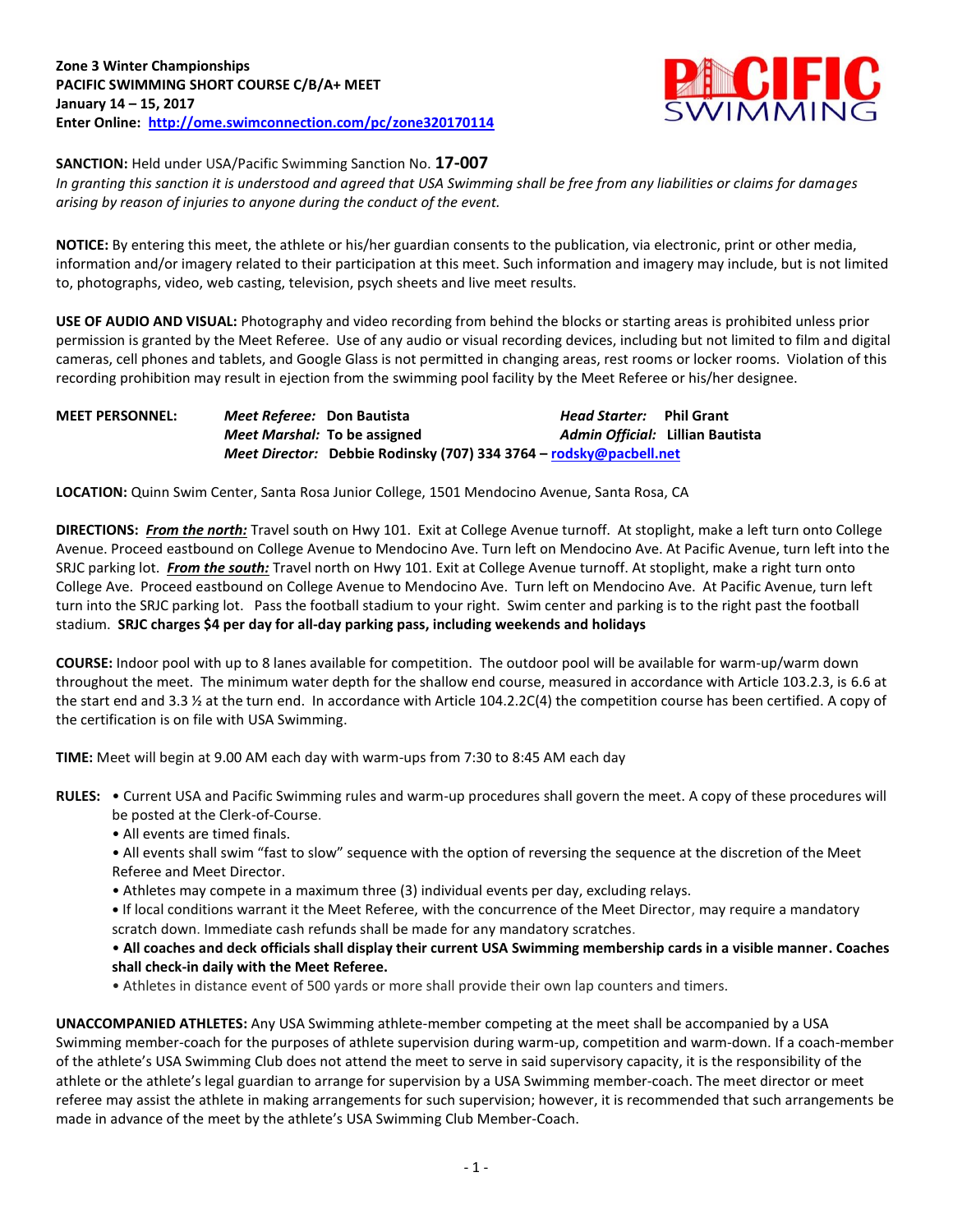**RACING STARTS:** Any athlete entered in the meet shall be certified by a USA Swimming member-coach as being proficient in performing a racing start, or shall start each race from within the water. When unaccompanied by a USA Swimming member coach, it is the responsibility of the athlete or the athlete's legal guardian to ensure compliance with this requirement.

**RESTRICTIONS:** • Smoking and the use of other tobacco products is prohibited on the pool deck, in the locker rooms, in spectator

- seating, on standing areas and in all areas used by athletes, during the meet and during warm-up periods.
- Sale and use of alcoholic beverages is prohibited in all areas of the meet venue.
- No glass containers are allowed in the meet venue.
- No propane heater is permitted except for snack bar/meet operations.
- All shelters shall be properly secured and located in compliance with the instructions of the Meet Director.
- **Swim meet patrons should observe all signs posted and comply with facility staff requests.**
- Changing into or out of swimsuits other than in locker rooms or other designated areas is prohibited.

• Destructive devices, to include but not limited to, explosive devices and equipment, firearms (open or concealed), blades, knives, mace, stun guns and blunt objects are strictly prohibited in the swimming facility and its surrounding areas. If observed, the Meet Referee or his/her designee may ask that these devices be stored safely away from the public or removed from the facility. Noncompliance may result in the reporting to law enforcement authorities and ejection from the facility. Law enforcement officers (LEO) are exempt per applicable laws.

- No pets allowed on deck, other than service assistance animals.
- No food or drinks is allowed in the locker rooms.

• Operation of a drone, or any other flying apparatus, is prohibited over the venue (pools, athlete/coach areas, spectator areas and open ceiling locker rooms) any time athletes, coaches, officials and/or spectators are present.

**ELIGIBILITY:** • Athletes shall be current 2017 members of USA Swimming and enter their name and registration number on the meet entry card exactly as they are shown on their Registration Card. If this is not done, it may be difficult to match the athlete with the registration database. The meet host shall check all athlete registrations against the SWIMS database and if not found to be registered, the Meet Director shall accept the registration at the meet (a \$10 surcharge will be added to the regular registration fee). Duplicate registrations will be refunded by mail.

- Athletes shall meet the minimum time standard for each entered event as indicated herein.
- Entries with **"NO TIME" will be Not Accepted.** Coach verified times will be accepted.

• Entry times submitted for this meet may be checked against a computer database and may be changed in accordance with Pacific Swimming Entry Time Verification Procedures.

• Disabled athletes are welcome to attend this meet and should contact the Meet Director or Meet Referee regarding any special accommodations on entry times and seeding per Pacific Swimming policy.

• Athletes 19 years of age and over may compete in the meet for time only, no awards. Such athlete shall meet standards for the 17-18 age group.

- Age on the first day of the meet shall determine the athlete's age for the entire meet.
- Awards for age group 15 and Over will be awarded as a combined age group.

• Athletes entering the 13-14/15 & Over 50 Breast, 50 Fly, or 50 Back must have swam the event as a 9-10 or 11-12 and achieved the 11-12 qualifying time for their gender or have swam the equivalent stroke in the 100 distance and achieved the qualifying time for their age group and gender.

• This meet is open ONLY to athletes registered in Zone 3 of Pacific Swimming. **Clubs not registered with USA Swimming and Pacific Swimming for the year 2017 may NOT be represented in this meet. Their athletes may compete as unattached if the individual athlete has a current 2017 USA Swimming/PC membership**

**ENTRY PRIORITY:** This meet is for Zone 3 Clubs and athletes only. Athletes who are not attached to a Zone 3 Club or unattached athletes who do not train with a Zone 3 Club may not enter this meet.

**ENTRY FEES:** \$4.00 per event plus an \$8.00 participation fee per athlete. Entries will be rejected if payment is not sent at time of request. No refunds will be made except mandatory scratch downs. Relay: \$9.00 per relay entry.

**ONLINE ENTRIES:** To enter online go to **<http://ome.swimconnection.com/pc/zone320170114>** to receive an immediate entry confirmation. This method requires payment by credit card. Swim Connection, LLC charges a processing fee for this service, equal to \$1 per athlete plus 5% of the total Entry Fees. Please note that the processing fee is a separate fee from the Entry Fees. If you do not wish to pay the processing fee, enter the meet using a mail entry. **Entering online is a convenience, is completely voluntary, and is in no way required or expected of an athlete by Pacific Swimming.** Online entries will be accepted through **Monday, January 2, 2017**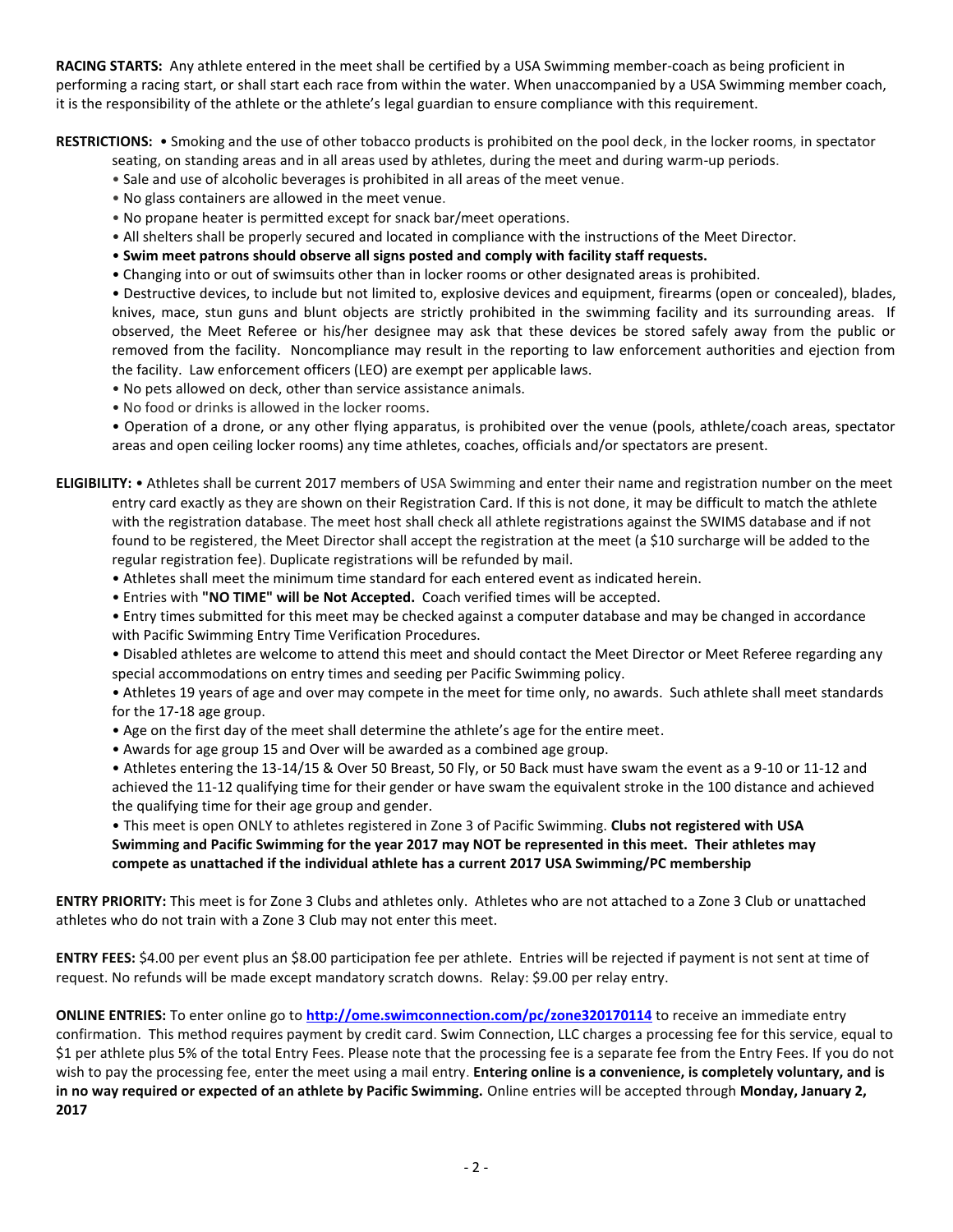**RELAY ENTRIES:** Relays shall be entered on line through SwimConnection at **<http://ome.swimconnection.com/pc/Zone320170114>**. Entry deadline will be Monday, January 2, 2017. Each Club may enter as many relays as possible but only the two fastest relays in each age/gender group swum from each Club will be scored or awarded.

**MAILED OR HAND DELIVERED ENTRIES**: Entries shall be on the attached consolidated entry form. Forms shall be filled out completely and printed clearly with athlete's best time. Entries shall be postmarked by midnight, **Wednesday, December 28, 2016** or hand delivered by 6:30 p.m. **Monday, January 2, 2017**. No late entries will be accepted. Requests for confirmation of receipt of entries should include a self-addressed envelope.

## **Make check payable to**: **Zone 3 Mail/Hand Delivered entries to**: **Debbie Rodinsky, 301 Angelina Way, Vallejo, Ca 94589**

**CHECK-IN:** The meet shall be deck seeded. Athletes shall check-in at the Clerk-of-Course. No event shall be closed more than 30 minutes before the scheduled start of the session. Close of check-in for all individual events shall be no more than 60 minutes before the estimated time of the start of the first heat of the event. Athletes who do not check in shall not be seeded and shall not be allowed to compete in that event.

**SCRATCHES:** Any athletes not reporting for or competing in an individual timed final event that they have checked in for shall not be penalized. Athletes who must withdraw from an event after it is seeded are requested to inform the referee immediately.

**AWARDS**: Awards will be given to the coach or club representative at the end of the meet.

Finals - Ribbons 1st through 8th. Relays - Ribbons 1st through 3rd. Up to \$250.00 dollars will be given to the 1st place team to be used for a team function/party. (The money will be paid out once receipts are provided). Team trophies to 2nd and 3rd place teams Female and Male swimmer(s) in each age group with the highest accumulated points will be awarded. AWARDS MUST BE PICKED UP ON SUNDAY, THE LAST DAY OF THE MEET, BY A TEAM'S COACH OR TEAM REPRESENTATIVE. AWARDS WILL NOT BE MAILED UNLESS A PRE-PAID ENVELOPE IS PROVIDED.

**ADMISSION:** Free. A program will be available for \$4.00

**SNACK BAR & HOSPITALITY:** A snack bar will be available throughout the competition. Coaches and working deck officials will be provided lunch. Hospitality will serve refreshments to timers and volunteers.

**MISCELLANEOUS:** No overnight parking is allowed. Facilities will not be provided after meet hours

**MINIMUM OFFICIALS**: At least seven days prior to the start of the meet, meet management (Meet Director and/or Meet Referee) shall contact a representative from each club participating in the meet, and provide a preliminary inventory of the officials that club is required to provide for each session. Each club shall, by the start of the meet, provide to the Meet Director or designee a list of Officials who have agreed to represent that club during each session of the meet. At the meet, meet management shall conduct an inventory of officials, and shall compare the number of athletes entered in each session by each club with the number of officials present representing each club. If meet management certifies that a club has not provided sufficient officials for any session of the meet in accordance with the table below, excluding finals in a trials and finals meet, the club will be fined \$100 per missing official per session of the meet.

| Club athletes entered in session | Trained and carded officials required |
|----------------------------------|---------------------------------------|
| $1 - 10$                         |                                       |
| $11 - 25$                        |                                       |
| 26-50                            |                                       |
| 51-75                            |                                       |
| 76-100                           |                                       |
| 100 or more                      |                                       |

\*Zone 3 will include assigned and working Colorado, Intermediary/ Chief Timing Judge, and Computer operator in the count of officials for a session although these positions are not carded. Zone 3 will accept uncarded Trainees in the count of officials for up to two sessions. Clubs may use officials "borrowed" from other teams, or unattached officials at the meet who agree, to fulfill their obligation under the rule.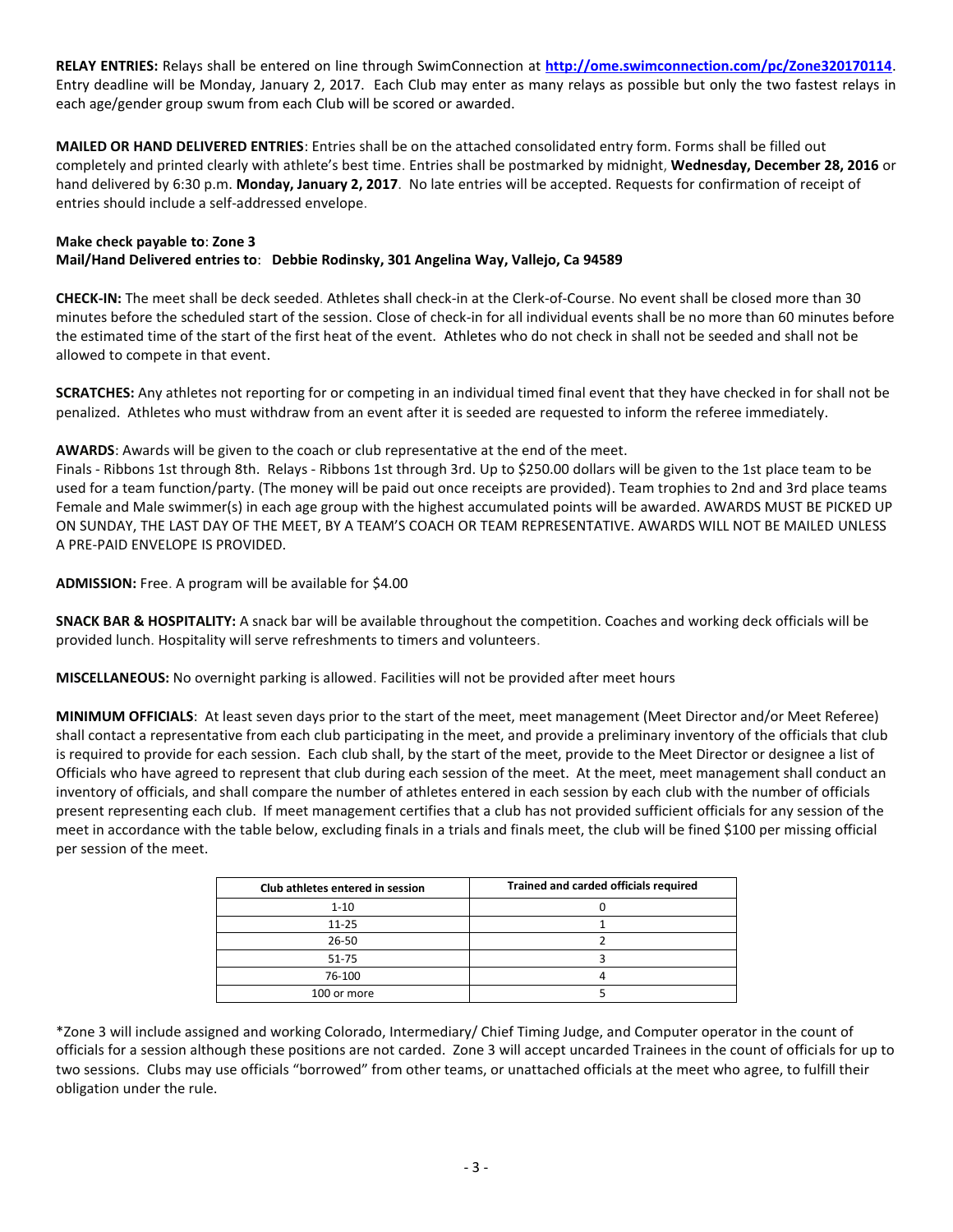## **EVENT SUMMARY**

| Saturday  |               |            |                 | Sunday            |            |            |                |  |
|-----------|---------------|------------|-----------------|-------------------|------------|------------|----------------|--|
| 8 & Un    | $9 - 10$      | $11 - 12$  | $13-up$         | 8 & Un            | $9 - 10$   | $11 - 12$  | $13-up$        |  |
| 100 Med R | 200 Med R     | 50 Back    | 200 IM          | <b>100 Free R</b> | 200 Free R | 100 Fly    | 200 Free       |  |
| 25 Back   | 50 Back       | 100 Breast | 50 Back         | <b>50 Fly</b>     | 100 Fly    | 100 Back   | <b>100 Fly</b> |  |
| 50 Breast | 100 Breast    | 200 Med R  | 100 Breast      | 50 Back           | 100 Back   | 200 Free R | 100 Back       |  |
| 25 Free   | 100 Free      | 100 Free   | 200 Med R       | 25 Breast         | 50 Breast  | 50 Breast  | 200 Free R     |  |
| 25 Fly    | <b>50 Fly</b> | 50 Fly     | 100 Free        | 50 Free           | 50 Free    | 50 Free    | 50 Breast      |  |
| 100 IM    | 200 IM        | 200 IM     | <b>50 Fly</b>   |                   | 200 Free   | 200 Free   | 400 IM         |  |
|           |               |            | <b>500 Free</b> |                   |            |            |                |  |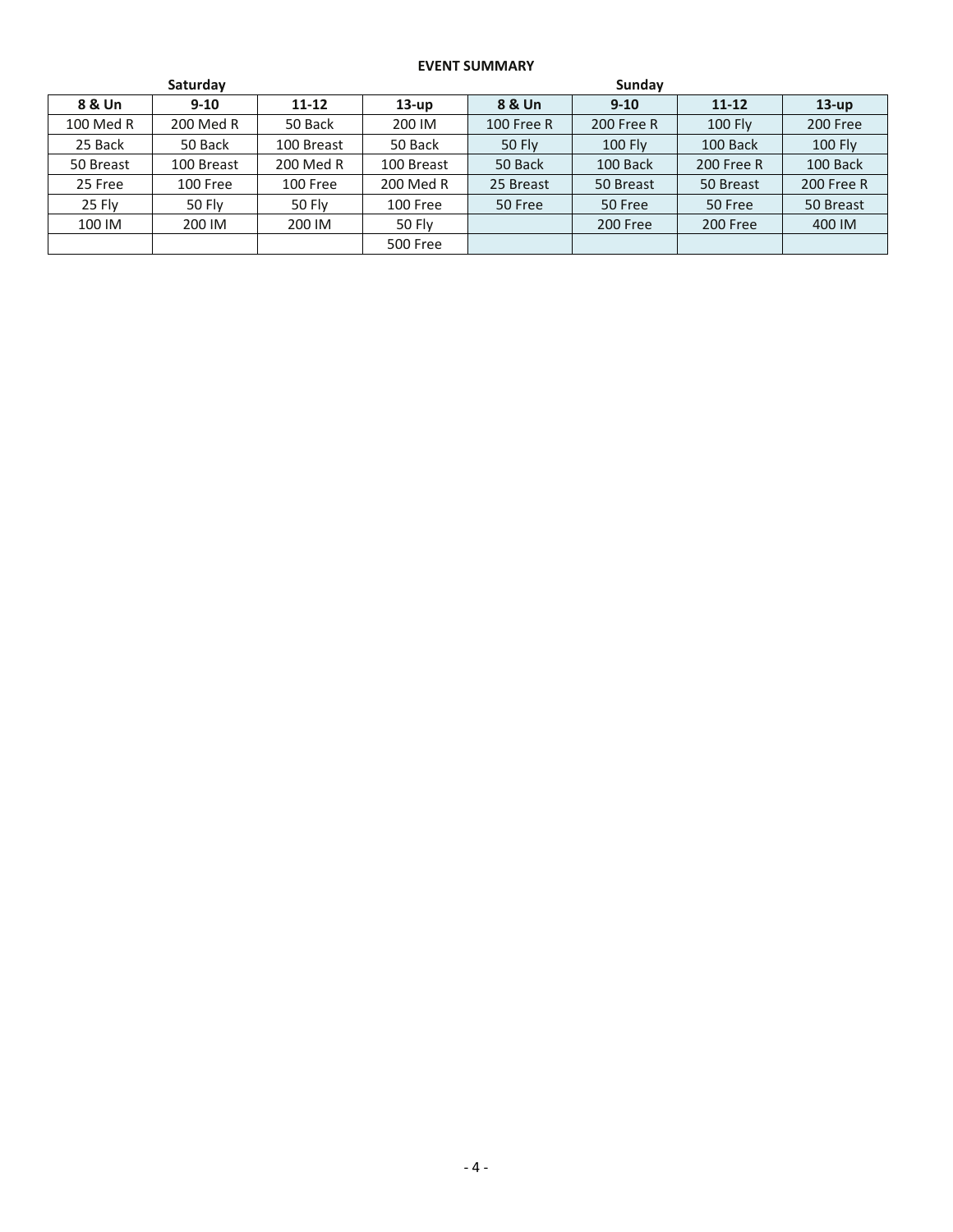| Saturday, January 14th, 2017 |                 |                           |                 |             |  |  |  |
|------------------------------|-----------------|---------------------------|-----------------|-------------|--|--|--|
| Girls                        | <b>Min Time</b> | Event                     | <b>Min Time</b> | <b>Boys</b> |  |  |  |
| 1                            |                 | 8 & Under 100 Med Relay   |                 | 2           |  |  |  |
| 3                            |                 | 9-10 200 Med Relay        |                 | 4           |  |  |  |
| 5                            | 2:44.09         | 13-14 200 IM              | 2:33.29         | 6           |  |  |  |
| 7                            | 2:39.99         | 15 and Over 200 IM        | 2:26.29         | 8           |  |  |  |
| 9                            | 36.89           | 11-12 50 Back             | 36.89           | 10          |  |  |  |
| 11                           | 44.19           | 9-10 50 Back              | 44.09           | 12          |  |  |  |
| 13                           | 28.49           | 8 & Under 25 Back         | 28.49           | 14          |  |  |  |
| 15                           |                 | 13-14 50 Back             |                 | 16          |  |  |  |
| 17                           |                 | 15 and Over 50 Back       |                 | 18          |  |  |  |
| 19                           | 1:30.59         | 11-12 100 Breast          | 1:28.29         | 20          |  |  |  |
| 21                           | 1:47.79         | 9-10 100 Breast           | 1:44.09         | 22          |  |  |  |
| 23                           | 1:10.19         | 8 & Under 50 Breast       | 1:10.19         | 24          |  |  |  |
| 25                           | 1:24.69         | 13-14 100 Breast          | 1:18.29         | 26          |  |  |  |
| 27                           | 1:23.69         | 15 and Over 100 Breast    | 1:15.09         | 28          |  |  |  |
| 29                           |                 | 11-12 200 Med Relay       |                 | 30          |  |  |  |
| 31                           |                 | 13-15 200 Med Relay       |                 | 32          |  |  |  |
| 33                           |                 | 15 and Over 200 Med Relay |                 | 34          |  |  |  |
| 35                           | 1:09.69         | 11-12 100 Free            | 1:08.39         | 36          |  |  |  |
| 37                           | 1:22.79         | 9-10 100 Free             | 1:21.09         | 38          |  |  |  |
| 39                           | 23.49           | 8 & Under 25 Free         | 23.49           | 40          |  |  |  |
| 41                           | 1:07.69         | 13-14 100 Free            | 1:02.89         | 42          |  |  |  |
| 43                           | 1:06.29         | 15 and Over 100 Free      | 59.89           | 44          |  |  |  |
| 45                           | 35.49           | 11-12 50 Fly              | 35.49           | 46          |  |  |  |
| 47                           | 43.29           | 9-10 50 Fly               | 42.29           | 48          |  |  |  |
| 49                           | 27.39           | 8 & Under 25 Fly          | 27.39           | 50          |  |  |  |
| 51                           |                 | 13-14 50 Fly              |                 | 52          |  |  |  |
| 53                           |                 | 15 and Over 50 Fly        |                 | 54          |  |  |  |
| 55                           | 2:52.99         | 11-12 200 IM              | 2:50.89         | 56          |  |  |  |
| 57                           | 3:21.29         | 9-10 200 IM               | 3:20.39         | 58          |  |  |  |
| 59                           | 2:12.29         | 8 & Under 100 IM          | 2:12.29         | 60          |  |  |  |
| 61                           | 6:30.19         | 13-14 500 Free            | 6:09.09         | 62          |  |  |  |
| 63                           | 6:20.19         | 15 and Over 500 Free      | 5:54.99         | 64          |  |  |  |

| Sunday, January 15th, 2017 |                 |                            |                 |          |  |  |  |
|----------------------------|-----------------|----------------------------|-----------------|----------|--|--|--|
| Girls                      | <b>Min Time</b> | Event                      | <b>Min Time</b> | Boy<br>S |  |  |  |
| 65                         |                 | 8 & Under 100 Free Relay   |                 | 66       |  |  |  |
| 67                         |                 | 9-10 200 Free Relay        |                 | 68       |  |  |  |
| 69                         | 2:25.89         | 13-14 200 Free             | 2:16.99         | 70       |  |  |  |
| 71                         | 2:22.79         | 15 and Over 200 Free       | 2:11.09         | 72       |  |  |  |
| 73                         | 1:21.09         | 11-12 100 Fly              | 1:19.19         | 74       |  |  |  |
| 75                         | 1:42.49         | 9-10 100 Fly               | 1:41.49         | 76       |  |  |  |
| 77                         | 1:06.59         | 8 & Under 50 Fly           | 1:06.59         | 78       |  |  |  |
| 79                         | 1:13.69         | 13-14 100 Fly              | 1:08.49         | 80       |  |  |  |
| 81                         | 1:12.19         | 15 and Over 100 Fly        | 1:05.19         | 82       |  |  |  |
| 83                         | 1:21.19         | 11-12 100 Back             | 1:19.09         | 84       |  |  |  |
| 85                         | 1:35.39         | 9-10 100 Back              | 1:32.69         | 86       |  |  |  |
| 87                         | 1:02.99         | 8 & Under 50 Back          | 1:02.99         | 88       |  |  |  |
| 89                         | 1:14.19         | 13-14 100 Back             | 1:09.69         | 90       |  |  |  |
| 91                         | 1:12.29         | 15 and Over 100 Back       | 1:06.09         | 92       |  |  |  |
| 93                         |                 | 11-12 200 Free Relay       |                 | 94       |  |  |  |
| 95                         |                 | 13-14 200 Free Relay       |                 | 96       |  |  |  |
| 97                         |                 | 15 and Over 200 Free Relay |                 | 98       |  |  |  |
| 99                         | 41.49           | 11-12 50 Breast            | 41.19           | 100      |  |  |  |
| 101                        | 48.79           | 9-10 50 Breast             | 48.49           | 102      |  |  |  |
| 103                        | 31.49           | 8 & Under 25 Breast        | 31.49           | 104      |  |  |  |
| 105                        |                 | 13-14 50 Breast            |                 | 106      |  |  |  |
| 107                        |                 | 15 and Over 50 Breast      |                 | 108      |  |  |  |
| 109                        | 32.39           | 11-12 50 Free              | 31.39           | 110      |  |  |  |
| 111                        | 36.49           | 9-10 50 Free               | 35.79           | 112      |  |  |  |
| 113                        | 53.29           | 8 & Under 50 Free          | 53.29           | 114      |  |  |  |
| 115                        | 31.19           | 13-14 50 Free              | 28.79           | 116      |  |  |  |
| 117                        | 30.59           | 15 and Over 50 Free        | 27.49           | 118      |  |  |  |
| 119                        | 2:32.79         | 11-12 200 Free             | 2:28.99         | 120      |  |  |  |
| 121                        | 3:01.89         | 9-10 200 Free              | 2:53.69         | 122      |  |  |  |
| 123                        | 5:49.19         | 13-14 400 IM               | 5:26.89         | 124      |  |  |  |
| 125                        | 5:39.59         | 15 and Over 400 IM         | 5:13.99         | 126      |  |  |  |
|                            |                 |                            |                 |          |  |  |  |